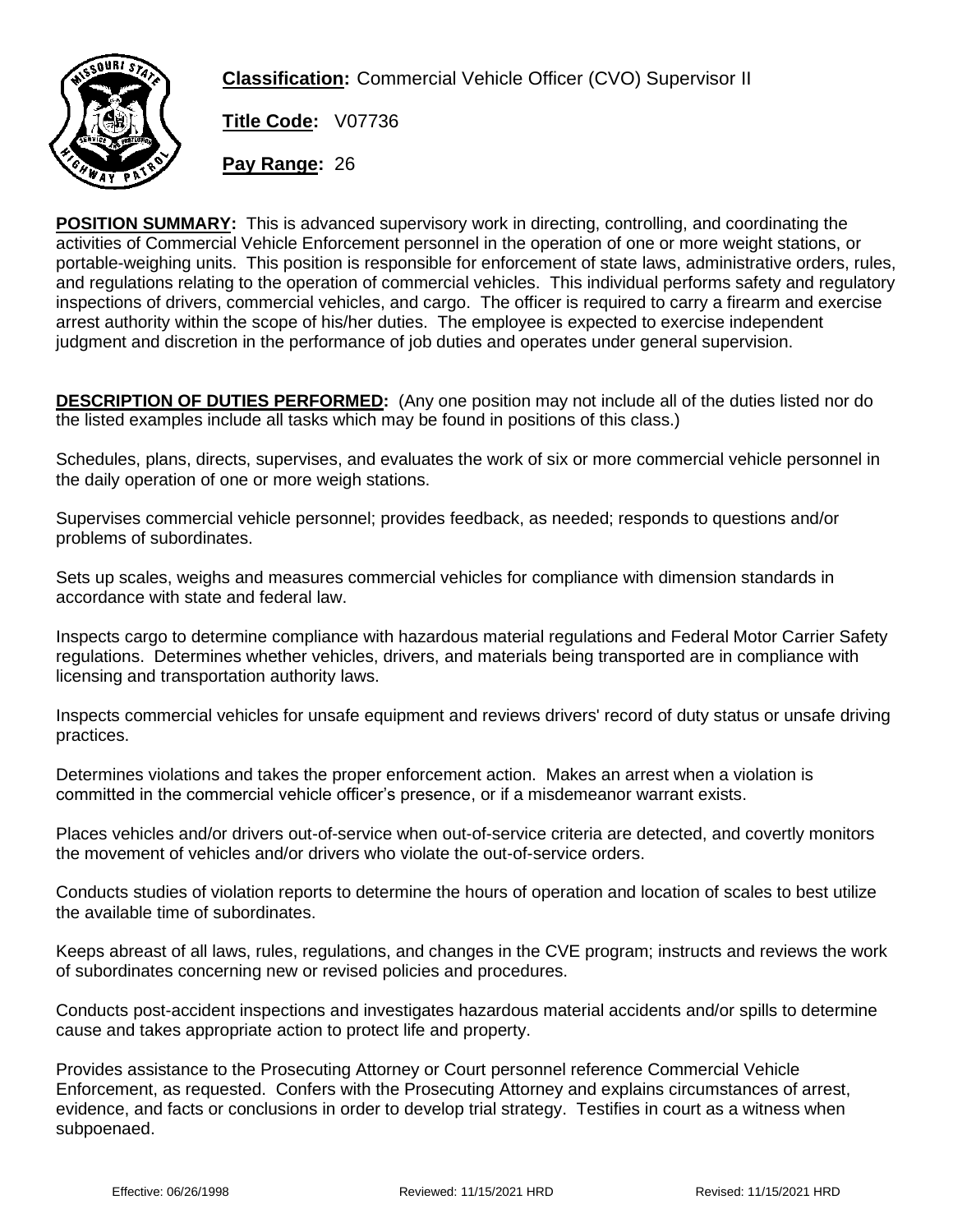Represents the Division at various special events, meetings, and conferences. Provides presentations to schools, public service organizations or other interested groups. Disseminates brochures and/or other materials pertaining to Commercial Vehicle Enforcement and answers questions.

Deals with a variety of individuals, in person and over the telephone, within and outside the department (e.g., other law enforcement personnel; local, state, and federal government officials; elected officials; prosecuting attorneys; trucking industry personnel; general public; etc.) to interpret and explain provisions of the state and Federal Motor Carrier Safety laws, rules, and regulations the Commercial Vehicle Officers are authorized to enforce.

Maintains assigned equipment in appropriate condition; arranges for repairs when malfunctions occur.

Administers preliminary breath tests to commercial vehicle drivers suspected of operating while drinking or under the influence of alcohol; identifies and safeguards all types of property and evidence according to the Evidence Procedural Manual and or General Orders.

Communicates appropriate information to superior officers about commercial vehicle enforcement and/or related patrol activities to keep them apprised of accomplishments, problems, trends, etc.

Plans, coordinates, and/or assigns subordinates' work activities in order to maintain efficient and effective commercial vehicle enforcement, meets CVE division needs, satisfies requests and promotes public relations by considering priorities, available manpower, workload, and specific work specialties of subordinates.

Performs a variety of administrative duties (e.g., maintains employee time records, approves/disapproves leave requests, approves and forwards expense reports, conducts performance evaluations, and handles personnel problems associated with subordinates).

Completes written reports on CVE activities; reviews and edits written reports submitted by subordinates in order to ensure completeness, clarity, accuracy, legibility, and be aware of subordinates' activities; maintains records and files.

Compiles and maintains records (e.g., arrest or warning record, inspectors' daily reports, weigh station hours of operation, employees' attendance records, monthly activity reports, schedule of 28-day work period record, etc.) created by personnel within assigned weigh stations.

Reviews periodicals, federal regulations, and operations manuals in order to maintain current knowledge in the CVE field (e.g., hazardous materials, interstate and intrastate trucking requirements, commercial driver's license requirements, waste truck requirements, etc.); ensures that changes are communicated to appropriate staff via channels.

Interprets and explains the provisions of the state and federal Motor Carrier Safety laws, rules, and regulations reference enforcement via in-person and telephone inquiries from commercial operations, terminal personnel, and the motoring public.

Serves as an expert in commercial vehicle enforcement by providing technical assistance to the Prosecuting Attorney or Court Officials reference CVE; testifies in court as an expert witness, as requested.

Determines whether vehicles, drivers, and materials being transported are in compliance with Licensing and Transportation Authority Laws; issues and collects fees for fuel tax and reciprocity trip permits.

Assists disabled/stranded motorists when necessary.

Performs building and grounds maintenance (e.g., mows lawn, mops floor, paints trim, removes trash, etc.) as necessary to keep a professional appearance of the inspection facilities.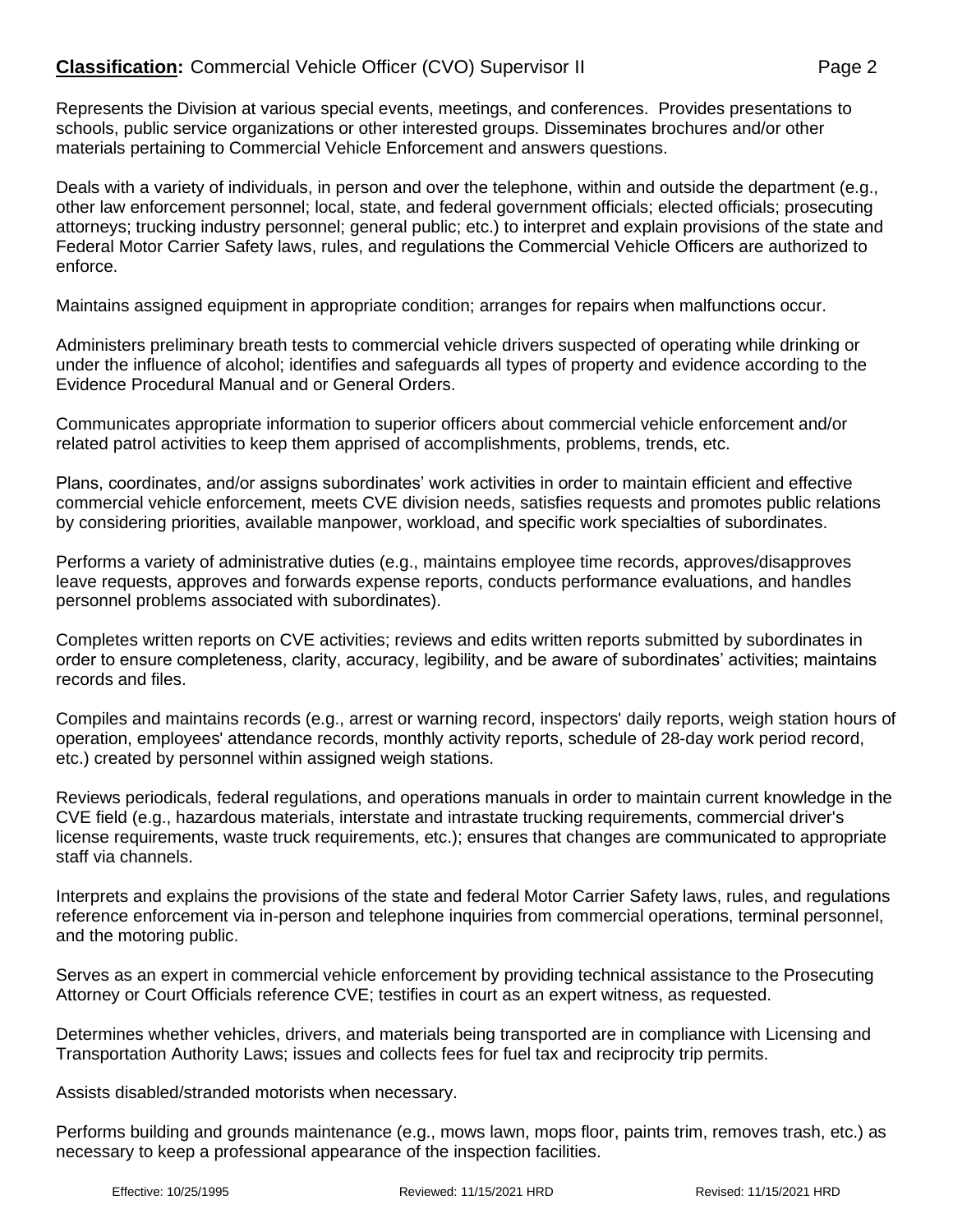May be notified to report for work on short notice to facilitate commercial vehicle accident investigation or handle other related emergencies.

Performs job-related travel as assigned.

Performs other related duties as assigned.

**REQUIRED KNOWLEDGE, SKILLS, AND ABILITIES:** Extensive knowledge of Patrol policies and procedures to include, but not limited to, commercial vehicle enforcement.

Extensive knowledge of the techniques, practices, procedures, and equipment used in Commercial Vehicle Enforcement.

Extensive knowledge of the laws and regulations that govern the operation and use of commercial vehicles.

Extensive knowledge of hazardous/radioactive materials as they pertain to commercial vehicle enforcement and exercise the proper safety procedures in dealing with same.

Extensive knowledge of the principles and practices of supervisory techniques.

Ability to communicate in English clearly and concisely, both orally and in writing.

Ability to conduct all levels of safety inspections on commercial vehicles to ensure compliance with state and federal laws and regulations and take the appropriate corrective action.

Ability to operate a Patrol vehicle in accordance with Missouri State Highway Patrol policy and State of Missouri Statutes.

Ability to utilize problem-solving skills, exercise judgment, and make decisions in performing job duties.

Ability to plan, direct, and supervise the work of others.

Ability to detect unsafe equipment on vehicles and to take the appropriate corrective action.

Ability to inspect documents associated with the commercial motor vehicle industry and detect fraud and/or forgery.

Ability to practice the safety procedures involved in administering first aid and dealing with body fluid and/or blood-borne pathogens.

Ability to deal with a wide variety of individuals in potentially hostile situations in a professional, patient, and efficient manner.

Ability to gather, assemble, correlate, and analyze facts to be incorporated into a report of commercial vehicle inspection results and enforcement action(s) taken.

Ability to comprehend, communicate, and enforce state and federal laws and regulations governing commercial vehicles with firmness, tact, and impartiality.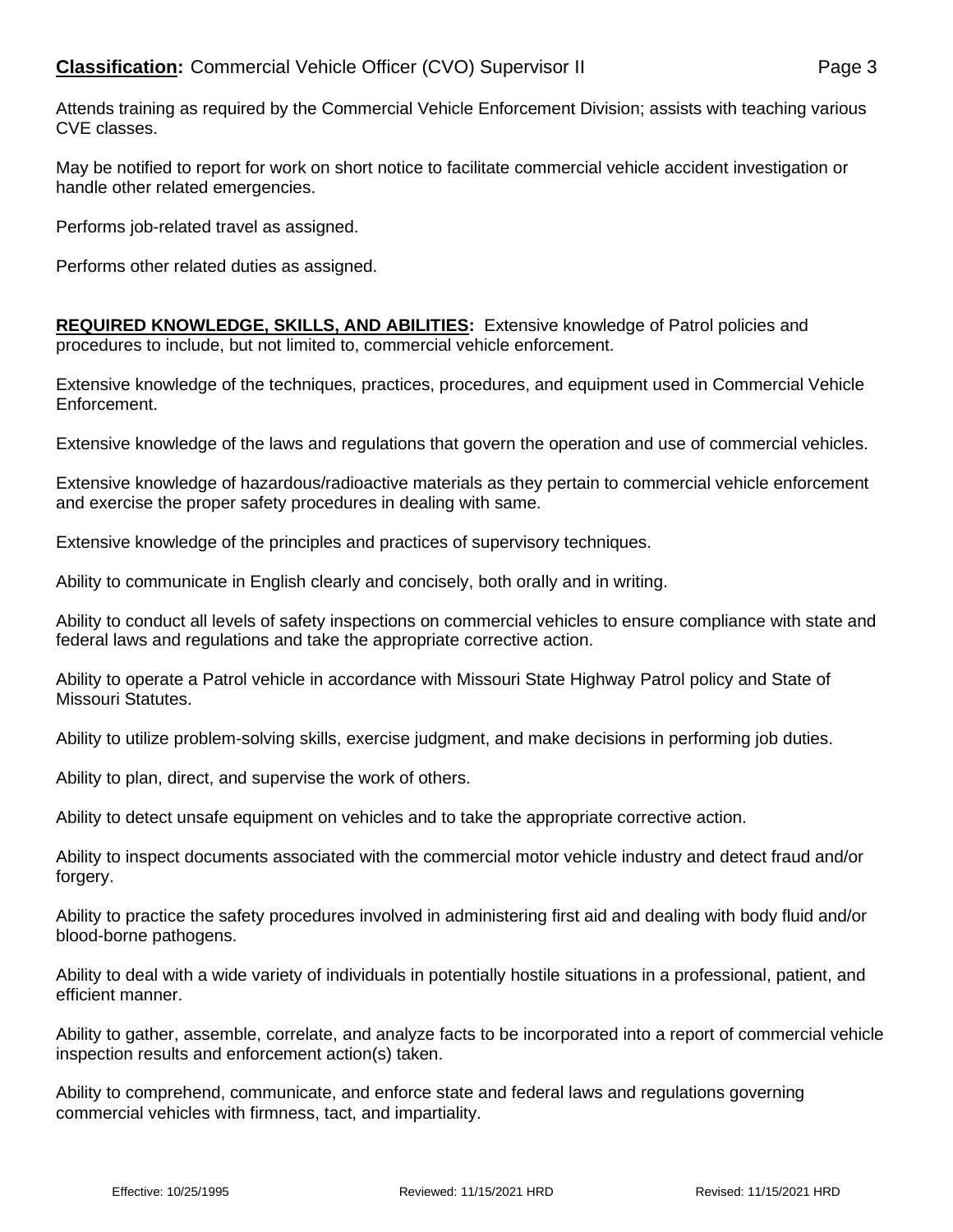## **Classification:** Commercial Vehicle Officer (CVO) Supervisor II Page 4

Ability to operate assigned departmental vehicle at a high rate of speed as needed and under varying, stressful conditions to apprehend violators and respond to emergency situations.

Ability to exercise diplomacy and patience in dealing with a variety of individuals (in potentially hostile situations) with firmness, tact, and impartiality necessary to enforce commercial vehicle laws and regulations.

Ability to safely and properly fire, load/unload Patrol firearms, as well as the ability to properly use and maintain OC aerosol, an ASP baton, handcuffs, and an assigned firearm.

Ability to gain and maintain physical control of persons when making a custodial arrest.

Ability to exercise patience and diplomacy in dealing with the public.

Ability to establish and maintain harmonius working relations with others.

Ability to create, review, and edit reports for completeness, clarity, accuracy, and legibility.

Ability to exercise judgment and discretion.

Ability to communicate thoughts and concepts verbally, and in writing.

Ability to understand and follow written and verbal instructions.

Ability to conduct post-accident analysis as requested.

Ability to operate equipment necessary to successfully complete assigned job duties.

Ability to lift and transport equipment necessary to complete job duties (e.g., portable scales, hydraulic jacks, etc.).

Ability to position self and equipment under, in, around, and over vehicles and cargo being inspected.

Ability to represent the Patrol and make presentations reference commercial vehicle enforcement to a variety of individuals.

Ability to maintain composure while under cross-examination in regard to personal and professional qualifications and defend findings of fact and subsequent enforcement action(s) taken in court.

Ability to prepare evidence for presentation in court.

Ability to maintain complex records and files.

Ability to safely and properly fire, load/unload Patrol handguns.

Ability to properly use and maintain pepper mace, handcuffs, and assigned firearm.

Ability to work independently.

Ability to work in inclement weather.

Ability to accommodate shift work.

Ability to recertify as a first responder and in all necessary recertifications required with assigned duty weapon.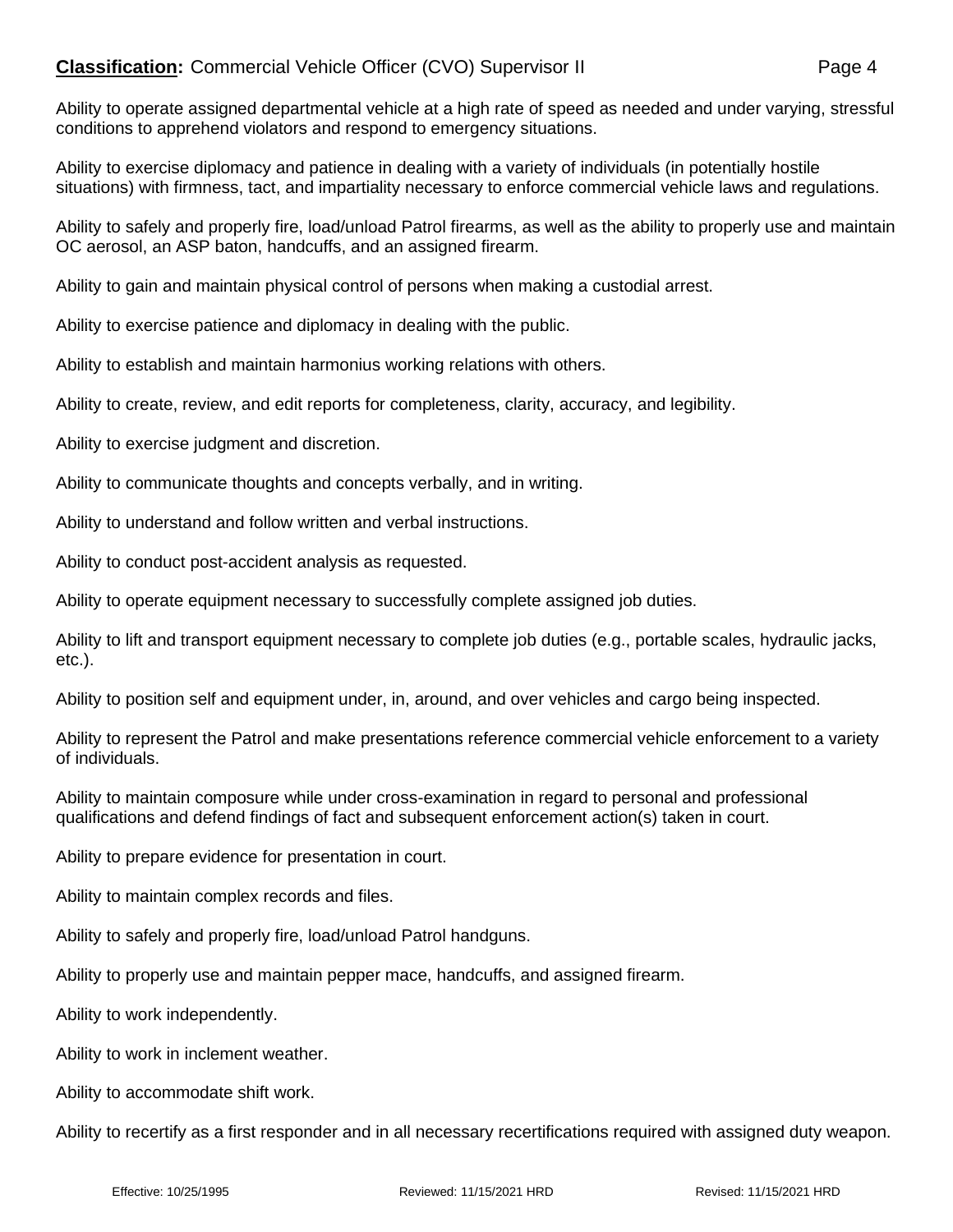Ability to perform light building and ground maintenance as necessary (e.g., mowing lawns, painting trim, trash removal, etc.).

Ability to perform job-related travel.

Ability to report for work on short notice to investigate a commercial vehicle accident or handle other related emergencies.

Ability to handle restricted and confidential information in a professional manner and maintain the information as such.

Ability to work with material that may be of a sexual nature relating to criminal activity (e.g., written material, photographs, and/or verbal language, etc.).

Ability to work hours as assigned.

**MINIMUM EXPERIENCE AND EDUCATION REQUIRED:** (The following represents the minimum qualifications used to accept applicants, provided that equivalent substitution will be permitted in case of deficiencies in either experience or education.)

Possess five years of experience as a Commercial Vehicle Officer within the Commercial Vehicle Enforcement section of the Missouri State Highway Patrol (must have served at least one year as a CVO Supervisor I).

Experience as a Commercial Vehicle Enforcement Inspector with the Patrol can be used to meet the minimum experience requirement above.

## **NECESSARY SPECIAL REQUIREMENTS:** Must be a citizen of the United States.

Must possess and maintain a valid driver license.

Must obtain and maintain a valid CVE commission.

Successfully complete the department's supervision course within a period not to exceed one year after becoming a supervisor.

Must have successfully completed a job related examination specified by the Director of the Commercial Vehicle Enforcement Division.

Must be of good character and have never been convicted of a felony or any crime involving moral turpitude, or have any pending indictment for any offense involving moral turpitude.

Per General Order 26-07, uniformed civilian employees will not have tattoos or brands on the head, neck, wrists, or hands. Tattoos and/or brands on any other part of a member or uniformed civilian's body, which would be visible during movements in the performance of their duties while wearing any official uniform or civilian attire, will be completely covered and not visible while on duty.